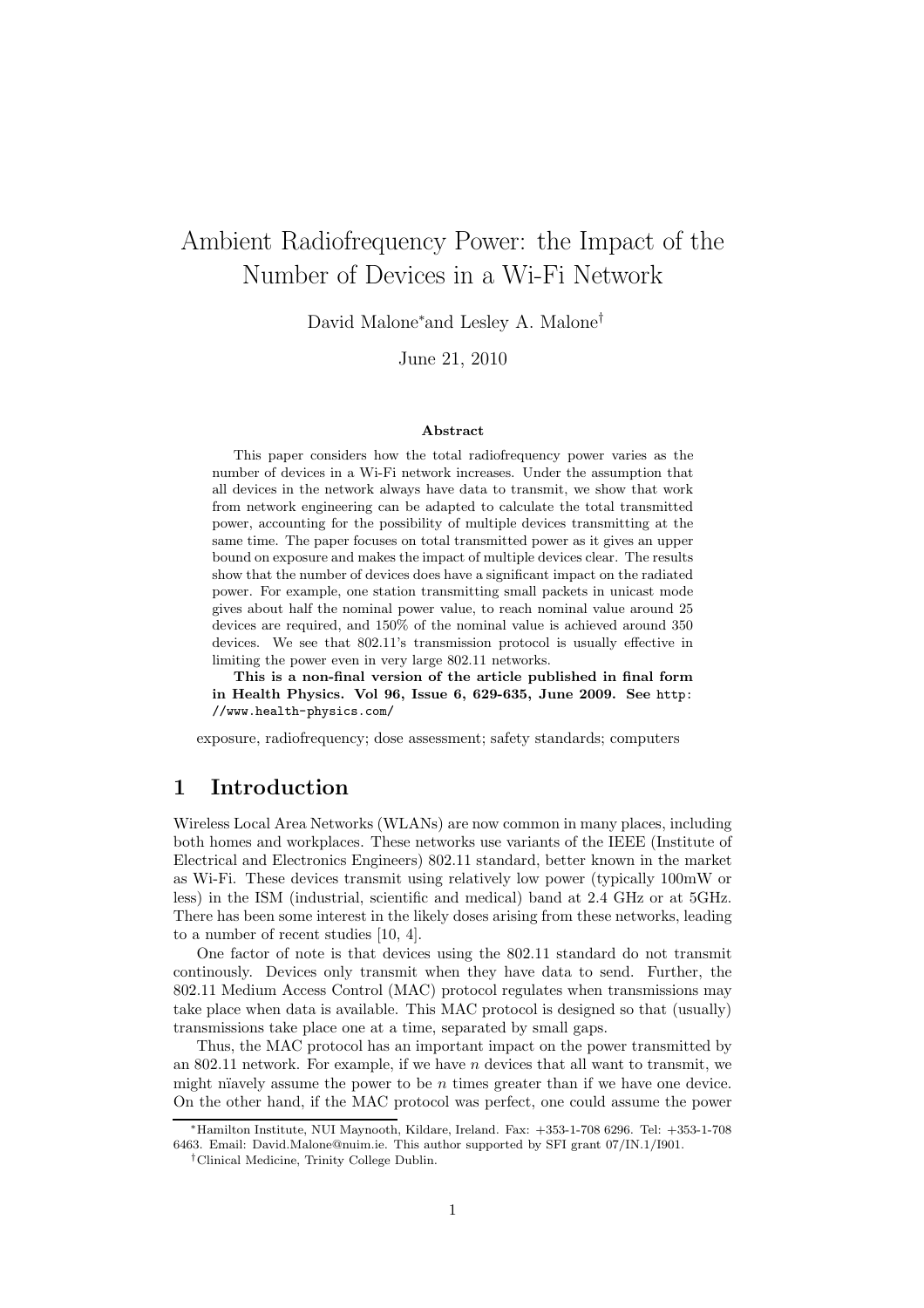to be exactly the same as if there was just one device. This second assumption is made in [10], where estimates are made assuming that only one device transmits at a time. The appendix of [4] gives an excellent discussion of factors that determine exposure from 802.11 networks, but only considers the case where one device can transmit at any given time.

The MAC protocol is randomised, and in practice sometimes multiple devices do transmit at the same time, resulting in a collision. Considerable effort has been made to understand collisions and the randomised MAC by the network engineering community. This is because there is a trade off between the collisions (which result in data being retransmitted) and the gaps between transmissions (during which no useful work is done).

In this paper, we will adapt some of the network engineering techniques to study how the total transmitted power scales up as the number of devices is increased in a Wi-Fi network. This is of particular interest to those who work in an environment with many wireless devices. A typical home may have one or two wireless devices whereas a class room, office or apartment block might well have 30 devices. A number of large-scale wireless testbeds have also been built, such as the ORBIT testbed [9], which is a grid of 400 wireless devices in a relatively small space. Indeed at some large technical conferences over 500 devices have been observed making transmissions [3].

Note that this paper focuses on the case where all devices in the Wi-Fi network always have packets to transmit. We also calculate the total transmitted power by the network (i.e. the sum of the power from all devices), rather than the exposure at a particular point. Thus we omit several important factors for calculating exposure, such as the distance from the devices, how much traffic they have to transmit and the pattern of absorption/reflection in the environment. These simplifications give upper bounds on exposure and allow us to focus on the impact of the number of devices.

## 2 Bianchi's 802.11 MAC Model

First, we will briefly describe the 802.11b MAC protocol [5]. When a device wants to transmit it picks a random number in the range  $0$  to  $CW$ , where  $CW$  is known as the contention window. Then it listens to see if there are other transmissions on the channel. While there are no transmissions it decreases its number every  $20\mu s$ . However, if a transmission is heard, this count down is suspended until the channel is idle for 50  $\mu$ s, when the count down resumes from where it left off. When a device's count down reaches zero it transmits.

If a transmission is successful, the device that receives the packet will send a response, called an ACK, letting the sender know that the data was successfully received. This ACK is sent 10  $\mu s$  after the data is received, so no other devices will begin transmitting before the ACK is sent. After a success  $CW$  is set to its minimum value of  $CW_{min} = 31$ .

If the transmission is unsuccessful, usually because the data was corrupted by noise or another device transmits resulting in a collision, then no ACK is sent. In this case the sending station doubles its CW value (up to a maximum of  $CW_{max} = 1023$ ) and tries again. After a certain number of bad tries, the data will be discarded and the device will move on to the next available data.

Bianchi [2] modelled a network of devices following this protocol using a mix of Markov chain [7] and more traditional network modelling techniques [1]. He observed that all devices moved through states in this backoff procedure at the same time and could estimate the probability that a station was about to enter a state where it would transmit, which we call  $\tau$ . This probability is dependent on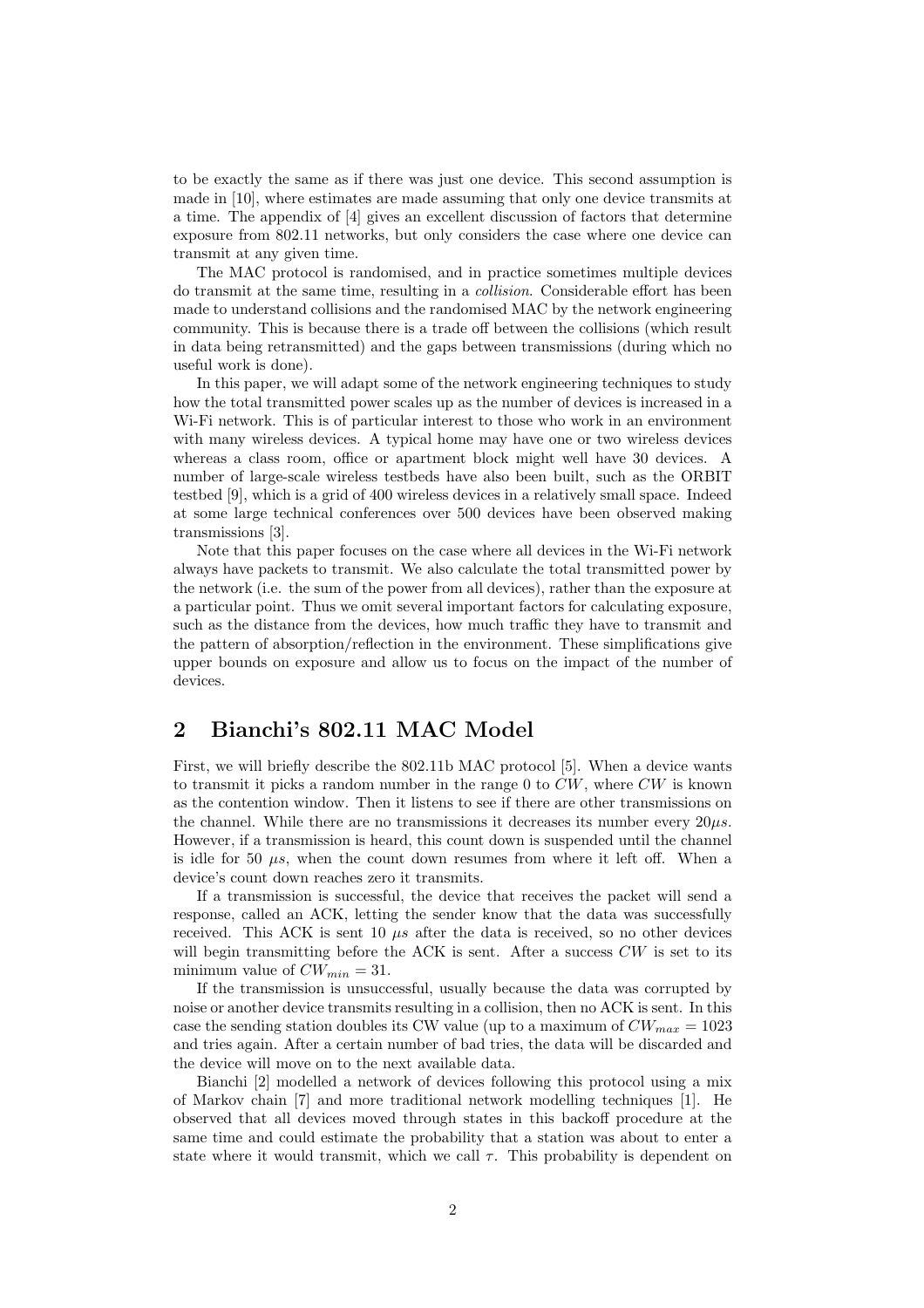the MAC parameters such  $CW_{min}$  and  $CW_{max} = 1023$ , and also the number of stations in the network n.

Bianchi makes certain simplifying assumptions. All stations are assumed to be identical and to have a limitless stream of packets of data to send. It is also assumed that transmission failures only occur because of transmissions and that stations will retransmit each packet until it is successfully sent. These assumptions have been relaxed by subsequent research, however for simplicity we will begin with these assumptions.

#### 3 Calculating Transmitted Power

In the Bianchi model, the amount of data successfully transmitted (the system throughput) is derived by calculating the average amount of data transmitted by the network as it moves through these Markov states and the average amount of time taken to move through the states. We will now calculate the average power transmitted by the system in an analogous way.

First, let us calculate energy transmitted per state. If no stations transmit, then no energy is transmitted. If a single station transmits, then we will have a single transmission followed by an ACK. If  $r \geq 2$  stations transmit, then we will have r simultaneous transmissions followed by a timeout while the transmissions wait for an ACK, but do not receive one. Thus we write the mean energy per state as the sum of these three contribution:

$$
E = 0(1 - \tau)^n + E_S n \tau (1 - \tau)^{n-1} + E_C \sum_{r=2}^n r \binom{n}{r} \tau^r (1 - \tau)^{n-r}, \tag{1}
$$

where  $E<sub>S</sub>$  is the mean energy radiated in successful transmission (including the  $ACK$ ) and  $E_C$  is the mean energy radiated per-station in a collision. The expression for  $E$  may be simplified as

$$
(E_S - E_c)n\tau (1 - \tau)^{n-1} + E_C n\tau.
$$
 (2)

The mean length of a state is calculated in the same way as in the Bianchi model:

$$
T = T_I(1 - \tau)^n + T_S n \tau (1 - \tau)^{n-1} + T_C (1 - (1 - \tau)^n - n \tau (1 - \tau)^{n-1}), \quad (3)
$$

where  $T_I$  is the length of an idle state,  $T_S$  is the mean time for a successful transmission and  $T_C$  is the mean time for the length of a transmission. The mean power is then:

$$
P = \frac{E}{T} = \frac{(E_S - E_c)n\tau (1 - \tau)^{n-1} + E_C n\tau}{T_I (1 - \tau)^n + T_S n\tau (1 - \tau)^{n-1} + T_C (1 - (1 - \tau)^n - n\tau (1 - \tau)^{n-1}}.
$$
 (4)

The times  $T_I$ ,  $T_S$  and  $T_C$  can easily be calculated from the 802.11 standards by adding up the length of time required to transmit headers, data, ACK packets and also the various inter-packet times. We may also produce estimates of  $E<sub>S</sub>$ and  $E_C$  by using the nominal power output (say 100mW, the maximum equivalent isotropic radiated power permitted in Europe) and the length of time actually spent transmitting headers, data or ACKs.

#### 4 Results

Using the model from Section 3 we may predict how the power transmitted will scale in a busy 802.11 network as the number of stations is increased. Also, by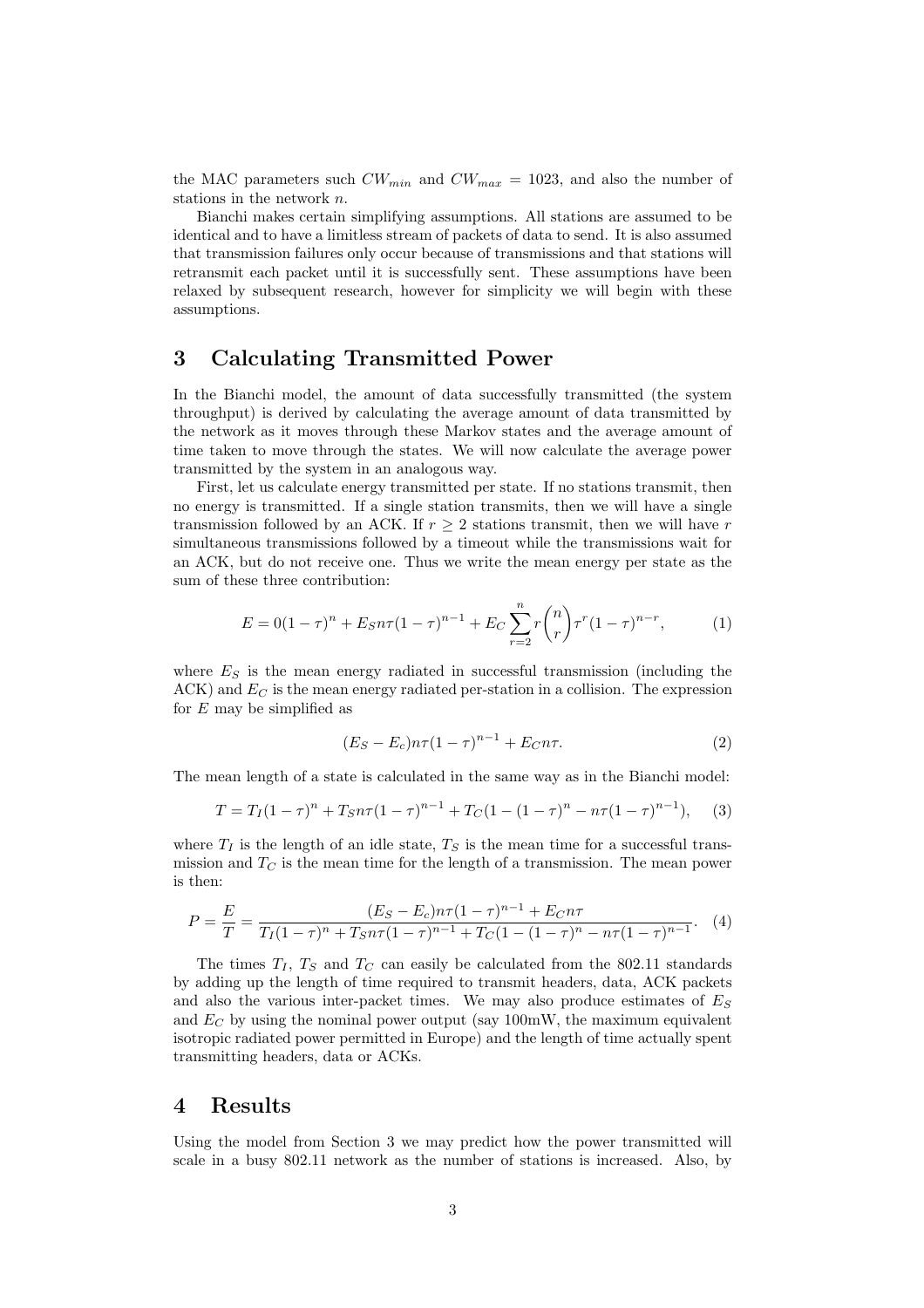

Figure 1: Power vs. number of stations. The nominal output of the stations is 100mW. The inset graph shows an enlarged version for small numbers of stations.

|                  | slope for $1-10$ stations           |                                     | slope for $100-500$ stations          |                                       |
|------------------|-------------------------------------|-------------------------------------|---------------------------------------|---------------------------------------|
|                  | small packets                       | large packets                       | small packets                         | large packets                         |
| Unicast          | $3 \text{mW}$ station <sup>-1</sup> | $3 \text{mW}$ station <sup>-1</sup> | $0.1 \text{mW}$ station <sup>-1</sup> | $0.1 \text{mW}$ station <sup>-1</sup> |
| <b>Broadcast</b> | $6 \text{mW}$ station <sup>-1</sup> | $5mW$ station <sup>-1</sup>         | $5mW$ station <sup>-1</sup>           | $6 \text{mW}$ station <sup>-1</sup>   |

Table 1: The approximate additional power per station in different situations.

considering variants of the model we may consider the impact of network errors or different traffic types.

Fig. 1 shows the results of this calculation for typical 802.11b settings with a nominal power of 100mW. We show the results for small packets (60 bytes) and large packets (1500 bytes). As packets become larger we naturally expect the power to increase as a greater fraction of the time is spent transmitting rather than on count down.

We note that the MAC actually keeps the transmitted power quite low. For the smaller size of packet and one station, the power is about half the nominal value. To get up to 100mW we need 25 stations in the network, and to get to 150mW we need around 350 stations. For larger packets the absolute values are higher: with one station we transmit about 80mW. However, it still takes 120 stations to get to 150mW and 450 stations to reach 200mW.

The unicast line of Table 1 shows the results of fitting two lines to each curve in Fig. 1 and taking the slope. The first line is fitted between stations one to ten, and we see that each station brings an additional power of about 3mW, regardless of packet size. The second line is fitted between stations 100–500. Over this range each station brings only 0.1mW.

In reference [6] Bianchi's model was extended to account for packets being dropped after a fixed number of bad tries. This work also allows the possibility that transmissions may be unsuccessful because of noise on the channel that is not due to collisions. Fig. 2 shows the results of adapting eqn (4) to be used with the model from [6].

We see that the power transmitted still increases slowly, though more quickly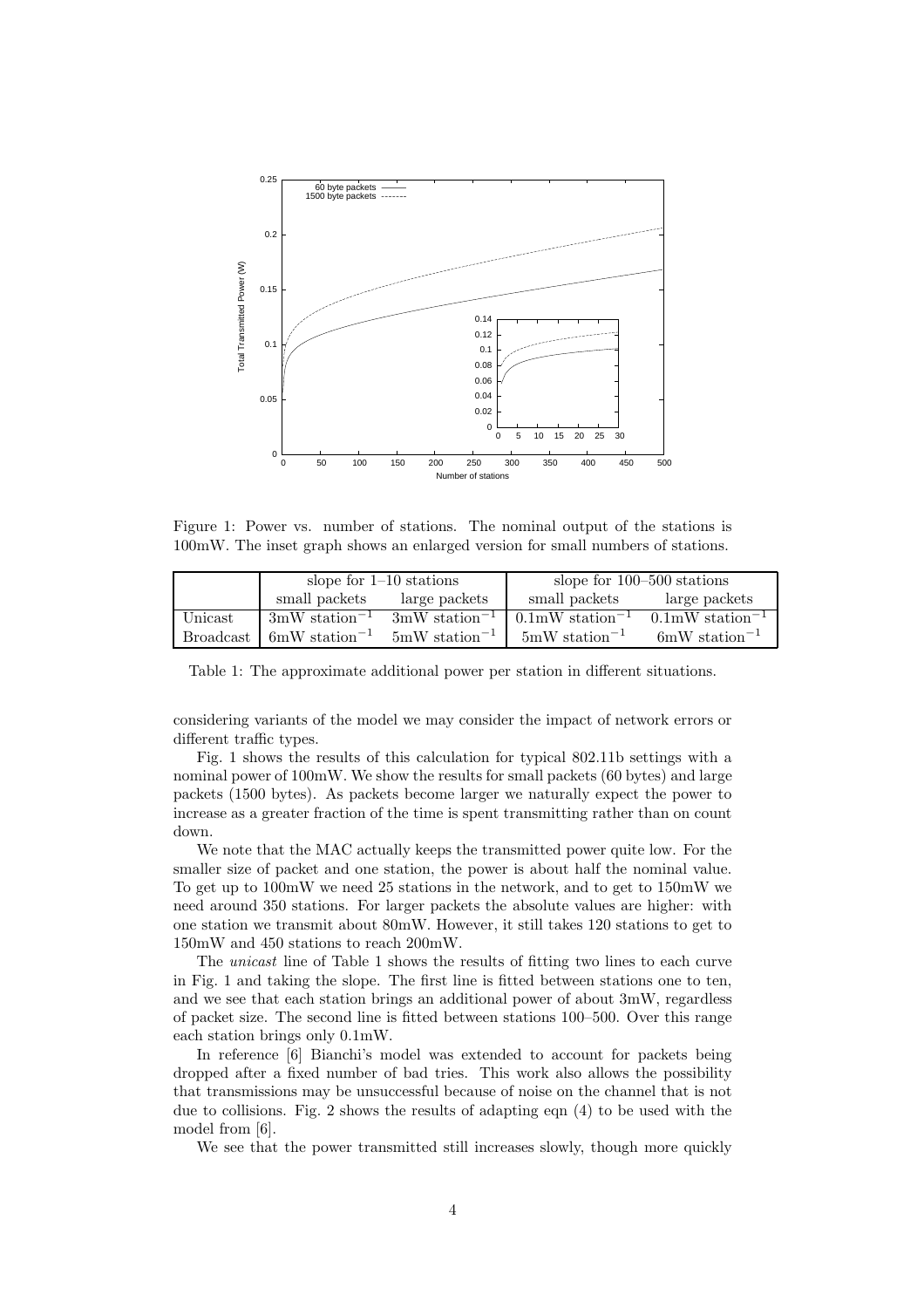

Figure 2: Power vs. number of stations with a maximum of seven retries per packet and some packets lost due to noise. The nominal output of the stations is 100mW. The inset graph shows an enlarged version for small numbers of stations.

than in the case where packet retransmissions are repeated until successful. This is because discarding a packet resets the  $CW$  value to  $CW_{min}$ , and so transmissions are more frequent. However, the MAC still does a good job at limiting concurrent transmissions, and we require around 350 stations before the transmitted power reaches twice the nominal value. We also observe that the errors introduced due to noise have little impact on the transmitted power. In fact, a more realistic error rate of 1produces a change in power that is, for practical purposes, unchanged from the situation with no errors.

So far we have looked at models of unicast packets, i.e packets directed at some specific device in the network. This is the usual type of traffic found in a network. However, there is another type of traffic that can be directed to groups of devices in the network, called broadcast or multicast. Since there is no one device that can send an ACK for this traffic, it is unacknowledged and assumed to be successful. This means that the usual backoff mechanism does not function for broadcast packets.

Usually there is only a small amount of broadcast traffic in a WLAN, and so it should not have a big impact. Fig. 3 shows the extreme case where all stations send a constant stream of broadcasts. We see that the lack of the backoff mechanism results in significantly more power being transmitted: 500 stations can now transmit almost 3W. The broadcast line of Table 1 shows the fitted slope for stations 1– 10 and stations 100–500, we see that in this situation each station brings about additional 6mW. When compared to the unicast traffic above, we see that the backoff meachnism for unicast traffic is actually quite effective in controlling the increase in transmitted power.

Finally, we look at the impact of using the newer 802.11g standard, which offers speeds of up to 54Mbps, compared to 802.11bs 11Mbps. There are a number of different modes in which 802.11g can operate: it has a backward compatible mode that interoperates with 802.11b and a faster mode that can be used when all devices are 802.11g capable. In addition to the faster data rate, a number of the overheads are smaller in 802.11g (for example, counter decrements can happen every 9s and packet preambles are shorter). Fig. 4 shows results for a pure 802.11g network. For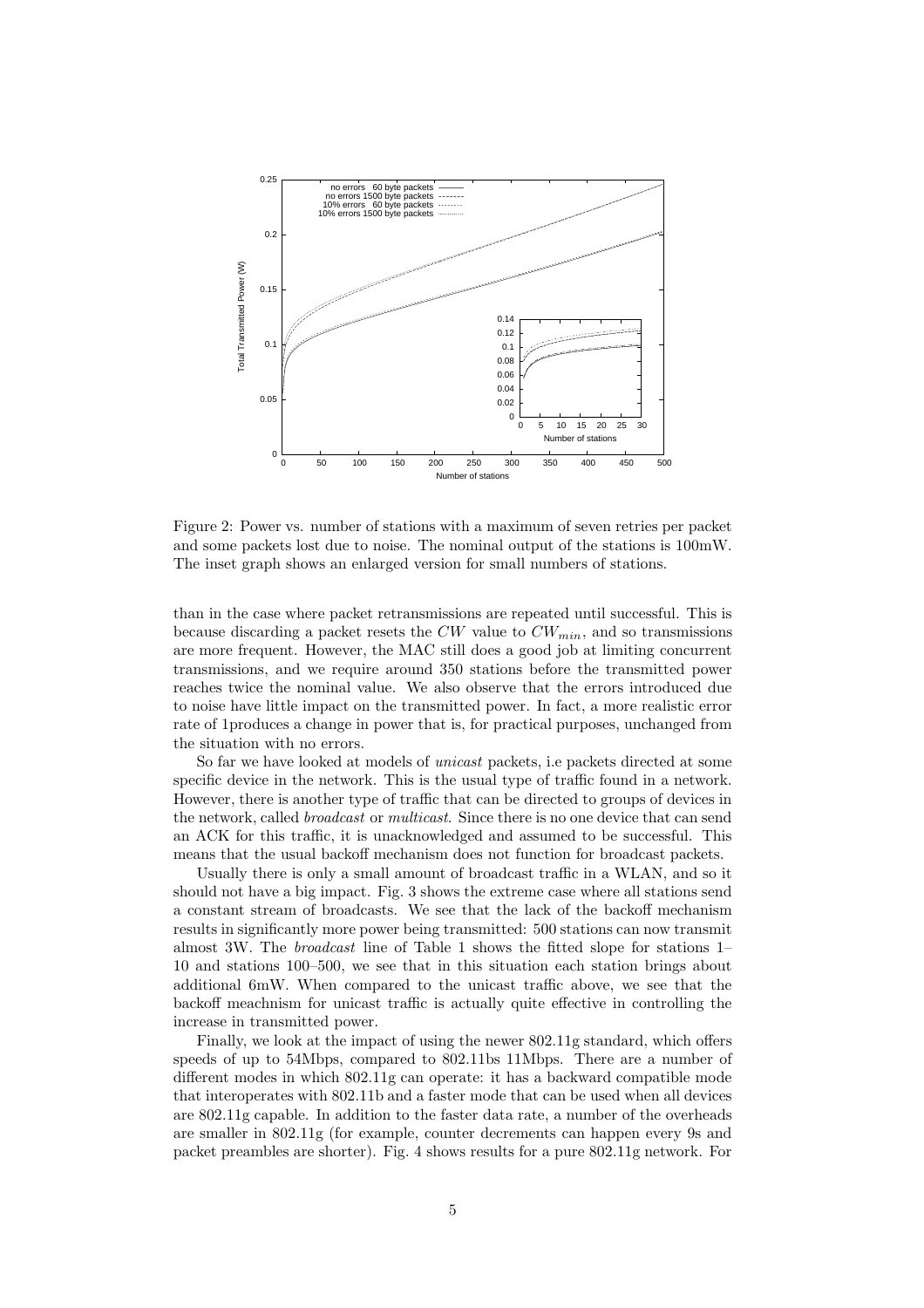

Figure 3: Power vs. number of stations when all transmissions are broadcasts. The nominal output of the stations is 100mW. The inset graph shows an enlarged version for small numbers of stations.

large packets, overall trends are very similar to the 802.11b results in Fig. 1, though power output is slightly decreased because of the shorter packets. For small packets, the reduction in power output is roughly half that of 11b, because the reduction in size of the preamble is a more substantial fraction of the entire packet.

### 5 Discussion

As noted in the introduction, we have ignored many factors here and concentrated on the total power transmitted by an 802.11 network. One factor of note is that we have assumed that it is a network operating on a single channel. In fact, there are multiple channels available for 802.11 use, which can operate independently in parallel. This means that we can calculate the power on each channel and sum them. For 802.11b/g there are effectively three independent channels available. The 802.11a allows the use of more channels in the 5GHz band, but these bands are less frequently used.

The International Commission on Non-Ionizing Radiation Protection (ICNIRP) guidelines [8] for exposure in this frequency range is 80mW kg<sup>-1</sup> for the general public and 400mW kg<sup>-1</sup> for occupational exposure (whole body). To reach these levels of exposure a person would need to absorb a substantial fraction of the energy emitted from a large number of stations. It seems unlikely that this could be achieved in normal circumstances: for small networks the power levels are too low when the exposure is spread over more than a couple of kilogrammes of tissue; in large networks the physical spacing of the devices should reduce the power density considerably.

It is worth noting how the shape of the power curves depends on the values of certain parameters. For example, if stations wait a very long time for an ACK after a transmission, then it is possible for the power transmitted to initially decrease as stations are added, because collisions with small numbers of stations will then have a lower power than a successful transmission. However, the long term trends are the same: there is an initial balancing of good transmissions against collisions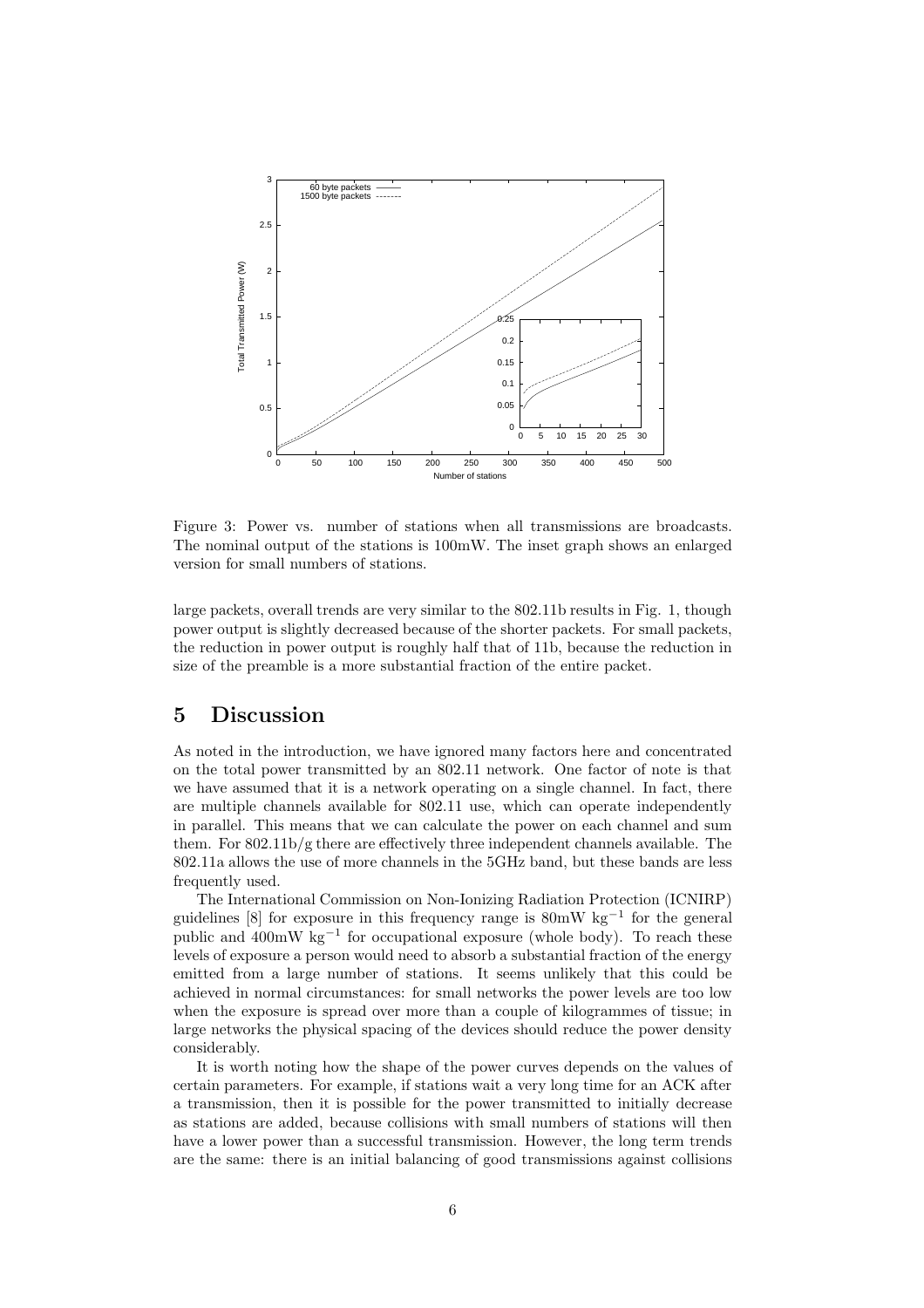

Figure 4: Power vs. number of stations for pure 802.11g network. The nominal output of the stations is 100mW. The inset graph shows an enlarged version for small numbers of stations.

followed by a gradual increase in power as collisions involving larger numbers of stations begin to dominate the network.

Where this long-term trend sets in will depend on the  $CW_{min}$  and  $CW_{max}$ parameters. These values are fixed for 802.11b, but can be changed in an ammendment called 802.11e. This allows certain data packets to be transmitted with larger or smaller values, in order to prioritise or deprioritise them. While supported by many pieces of hardware, this extension is not yet in wide practical use.

Overall, we have seen that the 802.11 MAC is quite effective in keeping the number of simultaneous transmissions low. Indeed, adding stations to an already busy network results in a relatively small increase in the power in a unicast network. We can see that in moving from from one station to three we see a similar increase in power as moving from 100 to 300. This may be useful to those aiming to control total power output, as this indicates that only substantial changes in numbers of devices are likely to have a significant impact on overall power.

#### References

- [1] D. P. Bertsekas and R. G. Gallagher. Data Networks. Longman Higher Education, 1986.
- [2] G. Bianchi. Performance analysis of IEEE 802.11 distributed coordination function. IEEE Journal on Selected Areas in Communications, 18(3):535–547, March 2000.
- [3] Andrea G. Forte, Sangho Shin, and Henning Schulzrinne. IEEE 802.11 in the large: Observations at an IETF meeting. Technical report, Columbia University, 2006.
- [4] Kenneth R. Foster. Radiofrequency exposure from wireless LANs utilizing Wi-Fi technology. Health Physics, 92(3):280–289, March 2007.